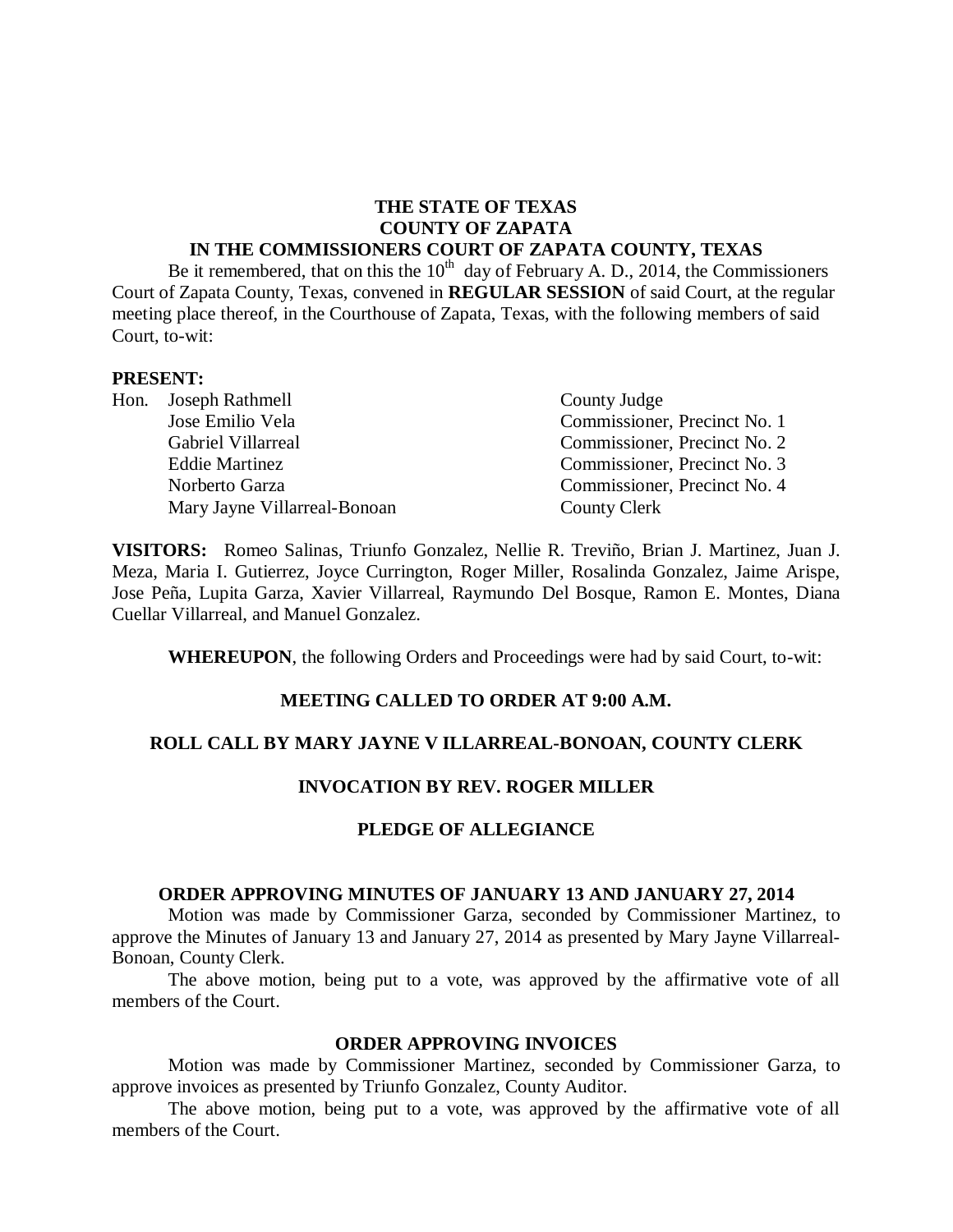#### **ORDER APPROVING TREASURER'S REPORT**

Motion was made by Commissioner Villarreal, seconded by Commissioner Garza, to approve Treasurer's Report as requested by Hon. Romeo Salinas, County Treasurer.

The above motion, being put to a vote, was approved by the affirmative vote of all members of the Court.

## **ORDER APPROVING CHECKS ISSUED**

Motion was made by Commissioner Martinez, seconded by Commissioner Garza, to approve checks issued as requested by Hon. Romeo Salinas, County Treasurer.

The above motion, being put to a vote, was approved by the affirmative vote of all members of the Court.

## **PRESENTATION ON CHRISTIAN MEDICAL AND DENTAL ASSISTANCE SERVICES FOR 2013 – 2014 TO ZAPATA AND SAN YGNACIO**

Mr. Jaime Arispe, HHSC Border Affairs, gave a presentation on services provided by Christian Medical and Dental Assistance for trips made in 2013 – 2014 to Zapata and San Ygnacio. These services are provided to border cities and service approximately 41 colonias in Zapata County. Assistance has been provided to 75-80 individuals at local churches. They will also soon be providing diabetes prevention services. They provide health screening for blood pressure and glucose prior to doing dental work. Vision screening is also provided. In addition to the health services mentioned, they have also provided shoes and backpacks with the assistance of the Becker Children and Family Services. They have also set up computers and the Lopeño Learning Center and the Boys and Girls Club.

## **PRESENTATION BY MISSIONARIES ALLIANCE INTERNATIONAL ON COMMUNITY DEVELOPMENT AND WORK PERFORMED IN ZAPATA AS REQUESTED BY JOSE PEÑA, MISSIONARIES ALLIANCE INTERNATIONAL**

Mr. Jose Peña, representative of Missionaries Alliance International, gave a presentation on services provided by the organization. Said organization promotes community development and services 8 colonias. The purpose of the alliance missionaries and humanitarians is educating the economically distressed.

## **ORDER APPROVING PAYMENT TO R & G CLARK, INC., DBA SERVEPRO**

Motion was made by Commissioner Martinez, seconded by Commissioner Garza, to approve payment in the amount of \$44,244.13 to R & G Clark, Inc., dba Servpro for December invoice, to be paid out of the new loan for remediation of the courthouse roof, as requested by Hon. Joe Rathmell, County Judge.

The above motion, being put to a vote, was approved by the affirmative vote of all members of the Court.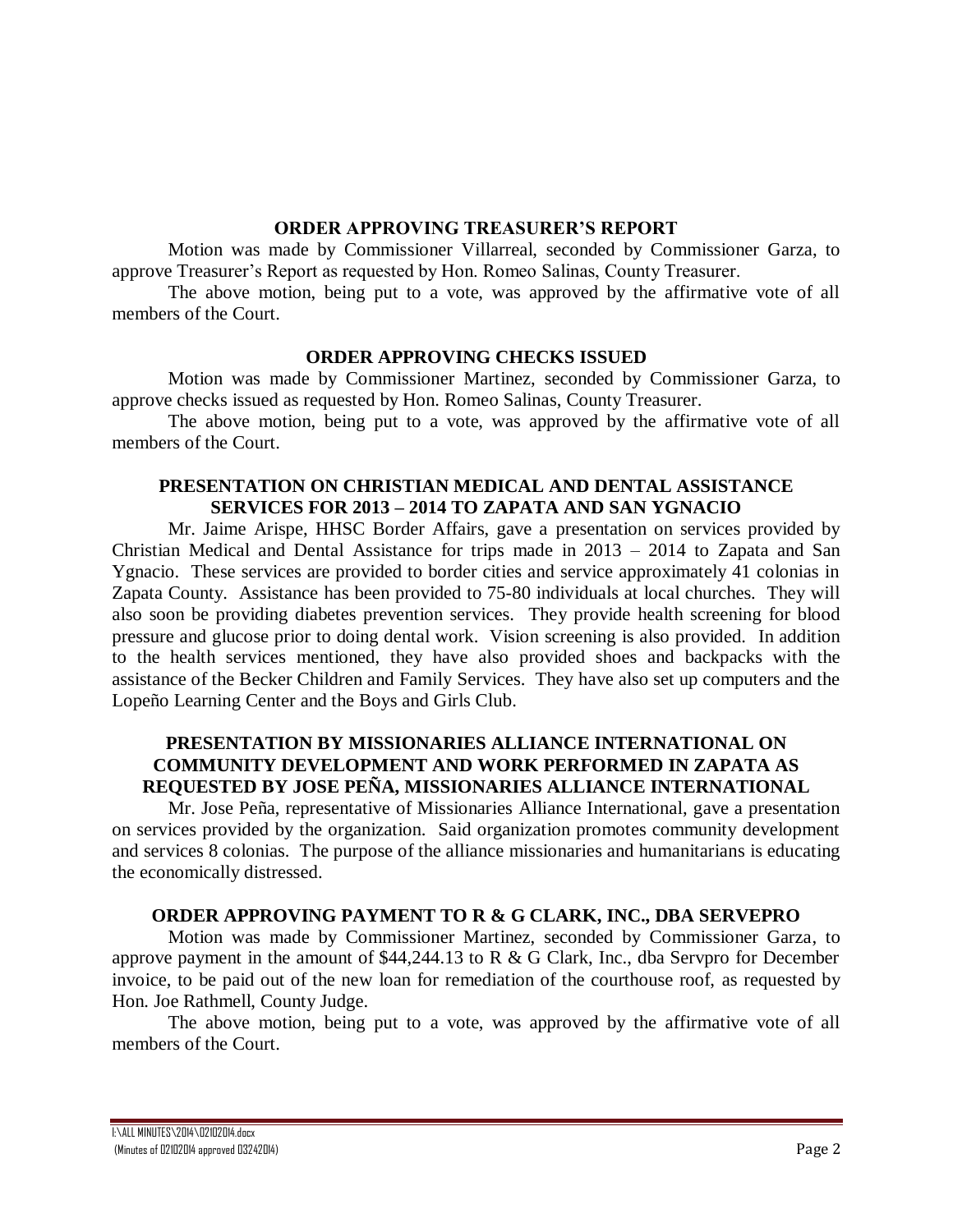## **ORDER APPROVING PAYMENT TO TEXAS A & I AGRILIFE EXTENSION FOR SHARE-OF-COST PURCHASE OF COMPUTER FOR AGRILIFE EXTENSION AGENT**

Motion was made by Commissioner Garza, seconded by Commissioner Martinez, to approve the payment of \$400.00 dollars to Texas A & M Agrilife Extension Service for the share-of-cost purchase of a computer for Agrilife Extension Agent, to be paid out of nondepartment supplies, as requested by Hon. Joe Rathmell, County Judge.

The above motion, being put to a vote, was approved by the affirmative vote of all members of the Court.

## **ORDER APPROVING MEMORANDUM OF UNDERSTANDING (MOU) BETWEEN JIM HOGG COUNTY AND ZAPATA COUNTY FOR TEMPORARY LOAN OF PASSENGER VAN TO JIM HOGG COUNTY'S TRANSPORTATION PROGRAM**

Motion was made by Commissioner Villarreal, seconded by Commissioner Garza, to approve a Memorandum of Understanding (MOU) between Jim Hogg County and Zapata County for the temporary loan of a passenger van to Jim Hogg County's Transportation Program, while repairs are completed on the Jim Hogg County's bus, with a 90 day option to extend lease, as requested by Hon. Joe Rathmell, County Judge.

The above motion, being put to a vote, was approved by the affirmative vote of all members of the Court.

## **ORDER AUTHORIZING FEASIBILITY STUDY BY PREMIER ENGINEERINGTO INSTALL CURB AND GUTTER ON VALLE VERDE DRIVE IN SAN YGNACIO**

Motion was made by Commissioner Garza, seconded by Commissioner Martinez, to authorize a feasibility study by Premier Engineering to install curb and gutter on Valle Verde Drive in San Ygnacio, to be paid out of consulting, as requested by Hon. Gabriel Villarreal, Commissioner, Pct. 2.

The above motion, being put to a vote, was approved by the affirmative vote of all members of the Court.

## **ORDER APPROVING HIRING OF FERNANDO ARAMBULA AS CDL DRIVER**

Motion was made by Commissioner Garza, seconded by Commissioner Martinez, to approve hiring of Fernando Arambula in position number 10-003-Slot #3, CDL Driver, replacing Jesus Hinojosa at \$9.00 per hour as requested by Hon. Eddie Martinez, Commissioner, Pct. 2.

The above motion, being put to a vote, was approved by the affirmative vote of all members of the Court.

## **ORDER APPROVING PURCHASE OF TEN SETS OF BUNKER GEAR AS PER STATE REQUIREMENTS**

Motion was made by Commissioner Garza, seconded by Commissioner Martinez, to approve purchase of ten sets of bunker gear (helmet, boots, hats, coats, pants, gloves and Nomax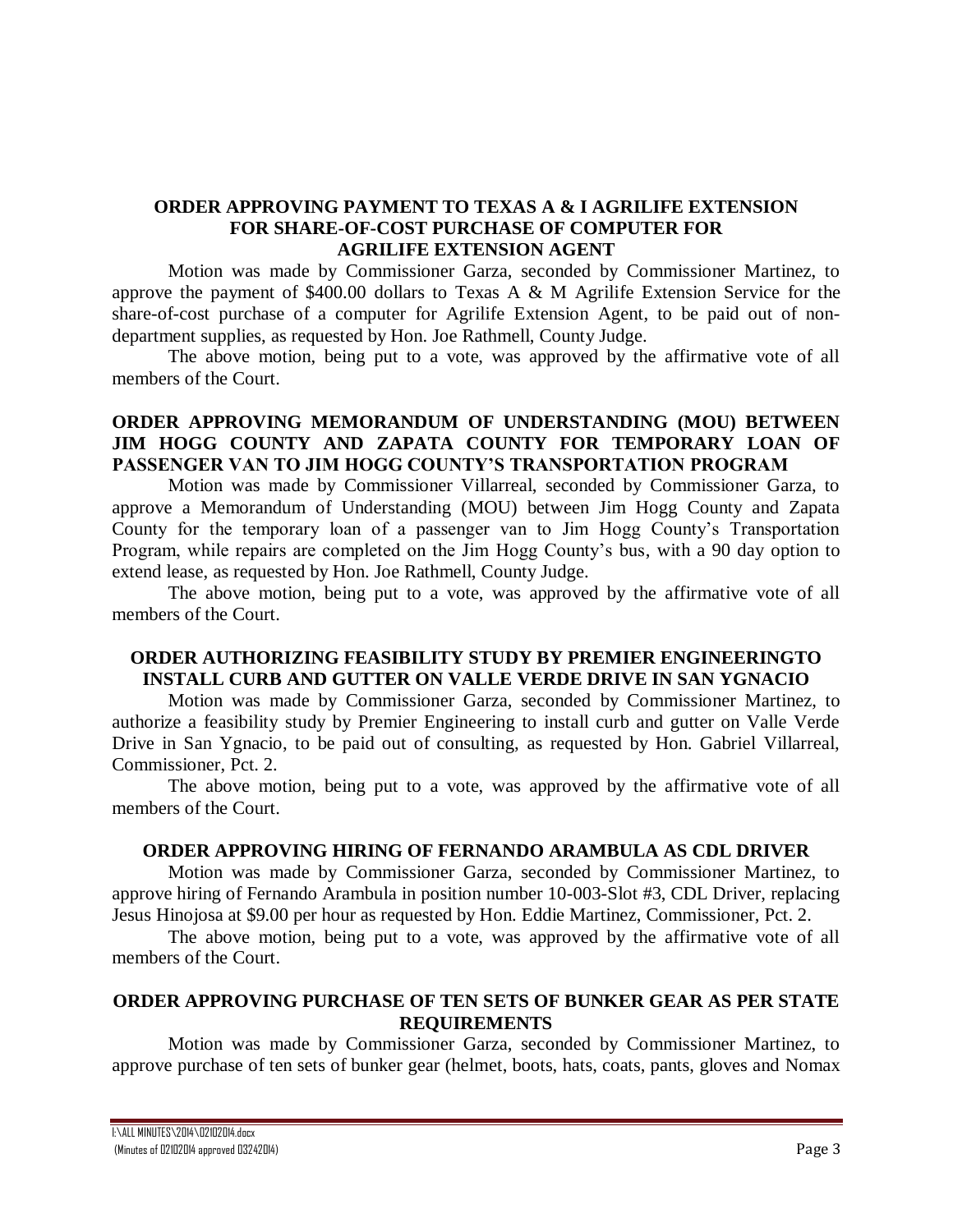hoods) as per state requirements at \$2,000.00 per set for a total of \$20,000.00 as requested by Juan J. Meza, Fire Chief.

The above motion, being put to a vote, was approved by the affirmative vote of all members of the Court.

## **ORDER APPROVING AUTHORIZED SIGNATORIES FOR CDBG NO. 713521**

Motion was made by Commissioner Villarreal, seconded by Commissioner Garza to approve authorized signatories for CDBG No. 713521.

- a. Joe Rathmell, County Judge
- b. Romeo Salinas, County Treasurer
- c. Triunfo Gonzalez, County Auditor

as requested by Mario Gonzalez-Davis, Grant Administrator.

The above motion, being put to a vote, was approved by the affirmative vote of all members of the Court.

#### **ORDER APPROVING TO DESIGNATE MARIO GONZALEZ-DAVIS TO COMPLETE ENVIRONMENTAL ASSESSMENT FOR CDBG NO. 713521**

Motion was made by Commissioner Garza, seconded by Commissioner Martinez, to approve to designate Mario Gonzalez-Davis to complete the Environmental Assessment for CDBG No. 713521 as requested by Mario Gonzalez-Davis, Grant Administrator.

The above motion, being put to a vote, was approved by the affirmative vote of all members of the Court.

## **ORDER APPROVING USE OF COMMUNITY CENTER FOR POLITICAL FORUM**

Motion was made by Commissioner Villarreal, seconded by Commissioner Martinez, to approve the use of the Community Center on Tuesday, February 11 at 6:00 p.m., for the political forum as requested by Karran Westerman, Zapata County News.

The above motion, being put to a vote, was approved by the affirmative vote of all members of the Court.

## **ORDER DENYING CYA BENEFITS TO CONDUCT EMPLOYEE DEMOGRAPHIC CENSUS**

Motion was made by Commissioner Martinez, seconded by Judge Rathmell, to deny CYA Benefits to conduct an employee demographic census as requested by Ozzie D. Jimmerson, South Texas Agent.

The above motion, being put to a vote, was approved by the affirmative vote of all members of the Court.

## **ORDER APPROVING INSTALLATION OF STREET LIGHT AND STREET HUMP**

Motion was made by Commissioner Martinez, seconded by Commissioner Garza, to approve installation of the following street light:

a. Corner of  $7<sup>th</sup>$  and Flores (Flores Addition II)